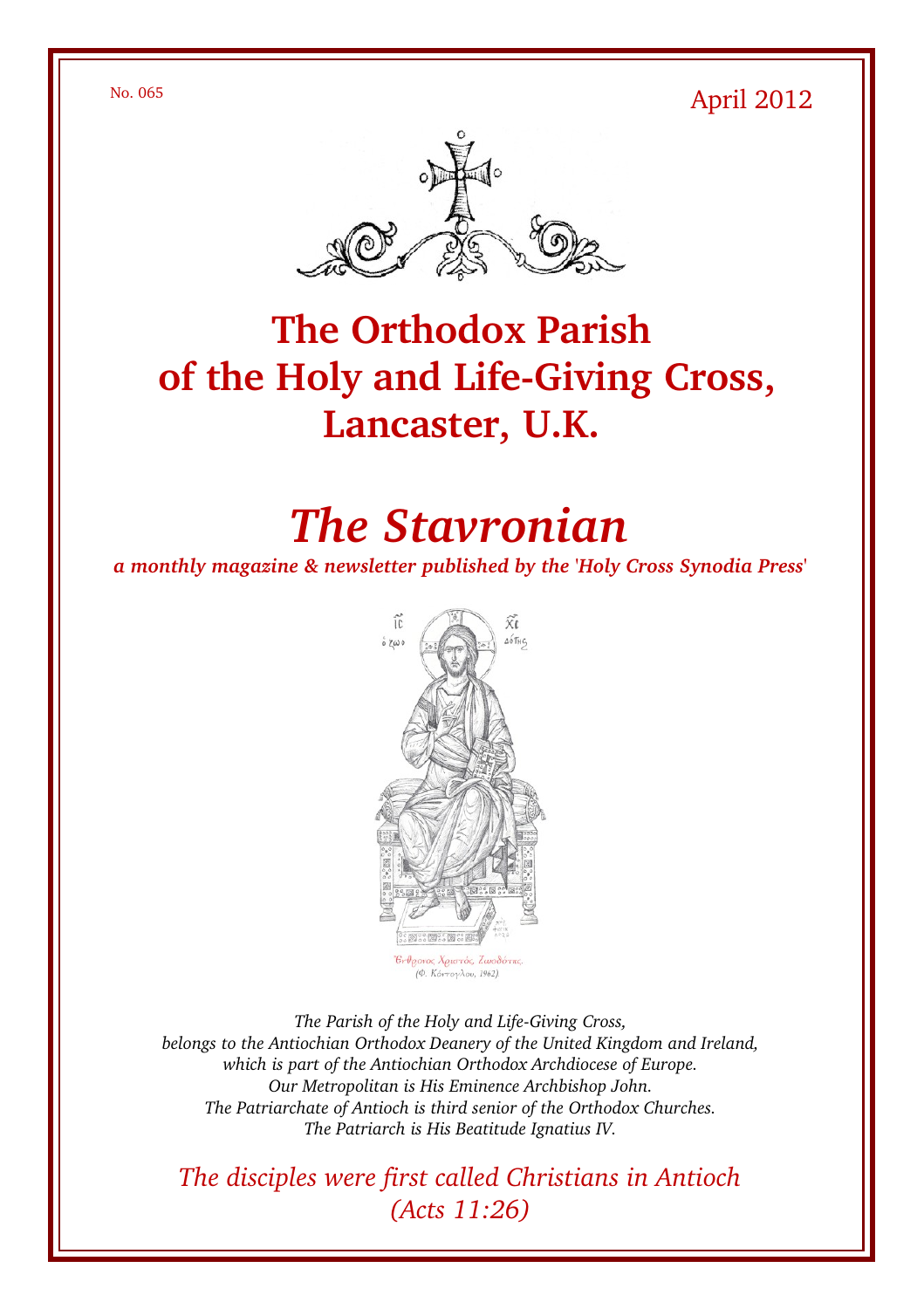### **ONE OUT OF TEN: 1/10**

Luke 17:1219 ; *Then as He entered a certain village, there met Him ten men who were lepers, who stood afar off. And they lifted up their voices and said, "Jesus, Master, have mercy on us!"* 

*So when He saw them, He said to them, "Go, show yourselves to the priests." And so it was that as they went, they were cleansed.*

*And one of them, when he saw that he was healed, returned, and with a loud voice glorified God, and fell down on his face at His feet, giving Him thanks. And he was a Samaritan.*

*So Jesus answered and said, "Were there not ten cleansed? But where are the nine? Were there not any found who returned to give glory to God except this foreigner?" And He said to him, "Arise, go your way. Your faith has made you well."* 

Gratitude, giving thanks for blessings lies at the very heart of our Christian response to God's initiative of love and it should be a vital aspect of our prayer life. This modern generation relies heavily upon Acronyms when texting eg LOL. But I want to introduce you to an acronym that I was given as a little boy-ACTS. I was taught that prayer has four elements Adoration, Confession, Thanksgiving and Supplication- First to give God glory, secondly to Confess what we have done wrong, thirdly to give God thanks to Him and fourthly to ask God for that which is of benefit for our salvation. I thought it was a good acronym then and I still do so today.

The event in the Gospel is of a miracle in which only one out of the ten Lepers who were healed by Jesus bothers to return to thank him. All of them ask our Lord for mercy- as we do in the Holy Liturgy. Christ's immediate response is to tell them to go and show themselves to

the priest in accordance with the Law in Leviticus and as they were going (as they were **acting** on His instructions) they were made clean. Here we see how Jesus both fulfils the law and by grace brings his authority from the Father into operation. Only a Samaritan returns to give glory to Christ and to thank Him. God's blessings it seems are all too often taken for granted. Clearly we can observe our own lack of faith in this account; we are quick to ask for God's help when we are in trouble but slow to give him thanks. And note what Jesus said to the Samaritan: "Arise go your way; your faith has made you well." Faith here equates with thanksgiving; it is the man's recognition of his healing by Jesus, his act of going back to give glory to Our Lord for His mercy. When things are going right for us we tend to forget God.

What role does thanksgiving play in our daily prayers? Do we ask for more things than we give thanks for? How many times in the day do we glorify God for His many blessings to us?

C. S. Lewis said: "*I pray because I can't help myself. I pray because I'm helpless. I pray because the need flows out of me all the time waking and sleeping. It doesn't change God- it changes me."* 

 How many of us like St. Paul "give thanks to God in all circumstances?" 1 Thess 5:18 .

We should not take any thing or any one for granted- we must imitate Christ. Even the bread we eat we should bless and give thanks over when we sit down to eat a meal with our family and friendsas Christ did at the Last Supper. There is so much beauty in bread-from a tiny seed many grains are produced- it is the fruit of our labour, the beauty of the sun and soil- of the milled flour-of the one who transports it of the one who makes it and bakes it- caressed by the rain and the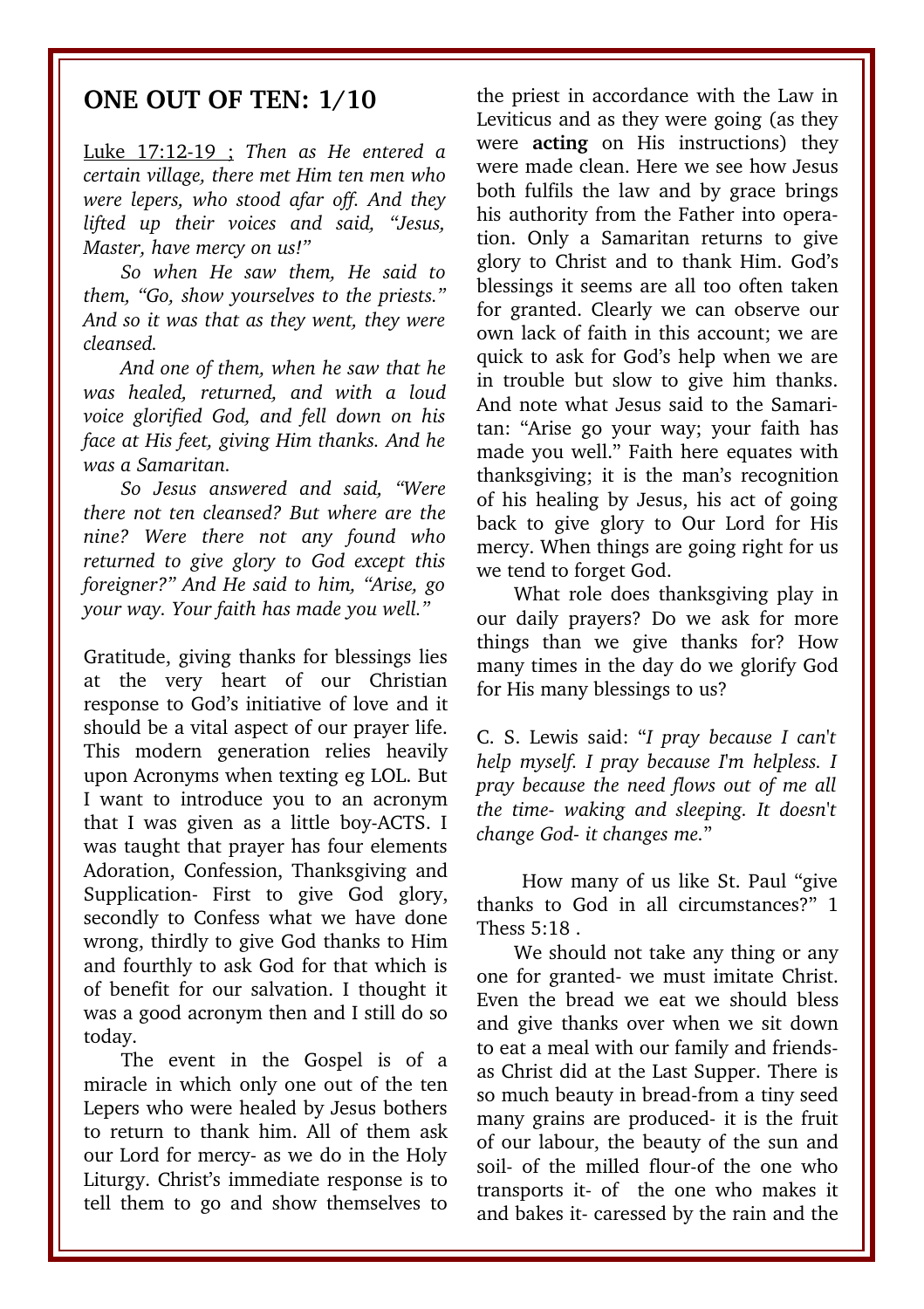work of human hands- so common and yet so extraordinary!

St Kosmas Aitolos wrote: "*It is our duty to love God because he has given us such a large earth here to live temporarily; so many thousand of plants, springs, rivers, seas, air, day, night, sky, sun. For whom did He create all of these if not for us? What did He owe us? Nothing. They are all gifts…… He made us in His own image although we sin thousands of times an hour he has compassion for us like a father… A man invites you to his home and wants to treat you to a glass of wine. For the rest of your life you will respect him and honour him. Shouldn't you honour and respect God who gave you so many good things and who was crucified for your love? …Shouldn't we too love our Jesus and thank Him?* 



If we simply thanked God in our prayers for all the things that He has given to us we would have little time to ask Him anything. **A**dore and glorify Him, **C**onfess to Him, give Him **T**hanks and **S**upplicate your needs to Him. Here are the ACTS of our prayer and the ACTIONS of our faith.

"Were not Ten Healed? Where are the Nine?"

It is a salutary comparison to realise that, according to the last National survey in only 10% of Britain's Population go to Church on a regular basis.

Our faith if it is real will see the healing power of Christ in our life and express itself in grateful thanks and humble praise.

As the Psalmist said: *Bless the Lord, O my soul; and all that is within me, bless His Holy name. Bless the Lord , O my soul, and forget none of His benefits…*

Fr. Jonathan

# **GLOSSARY OF ORTHODOX TERMS: G-**

Gentile: A non-Jew. Christ and His Apostles preached the gospel first to the Jews, who were chosen by God to prepare the way for the Messiah. Christ died for all, Jew and Gentile: thus, salvation is offered to the Gentiles as well as to the Jews.

**Gerondas:** A hieromonk priest or monk who through spiritual endeavour and ideally having reached dispassion through the grace of God is able to lead his spiritual children

Gifts: Charismatic or spiritual gifts are blessings and abilities given by the Holy Spirit to believers for the building up of the body of Christ. The gifts of the Spirit serve the general good of the whole Church.

**Glory:** The divine splendour of God, or a specific manifestation of God's presence frequently likened to a cloud, smoke, or brilliant light. To serve and worship God is to glorify Him.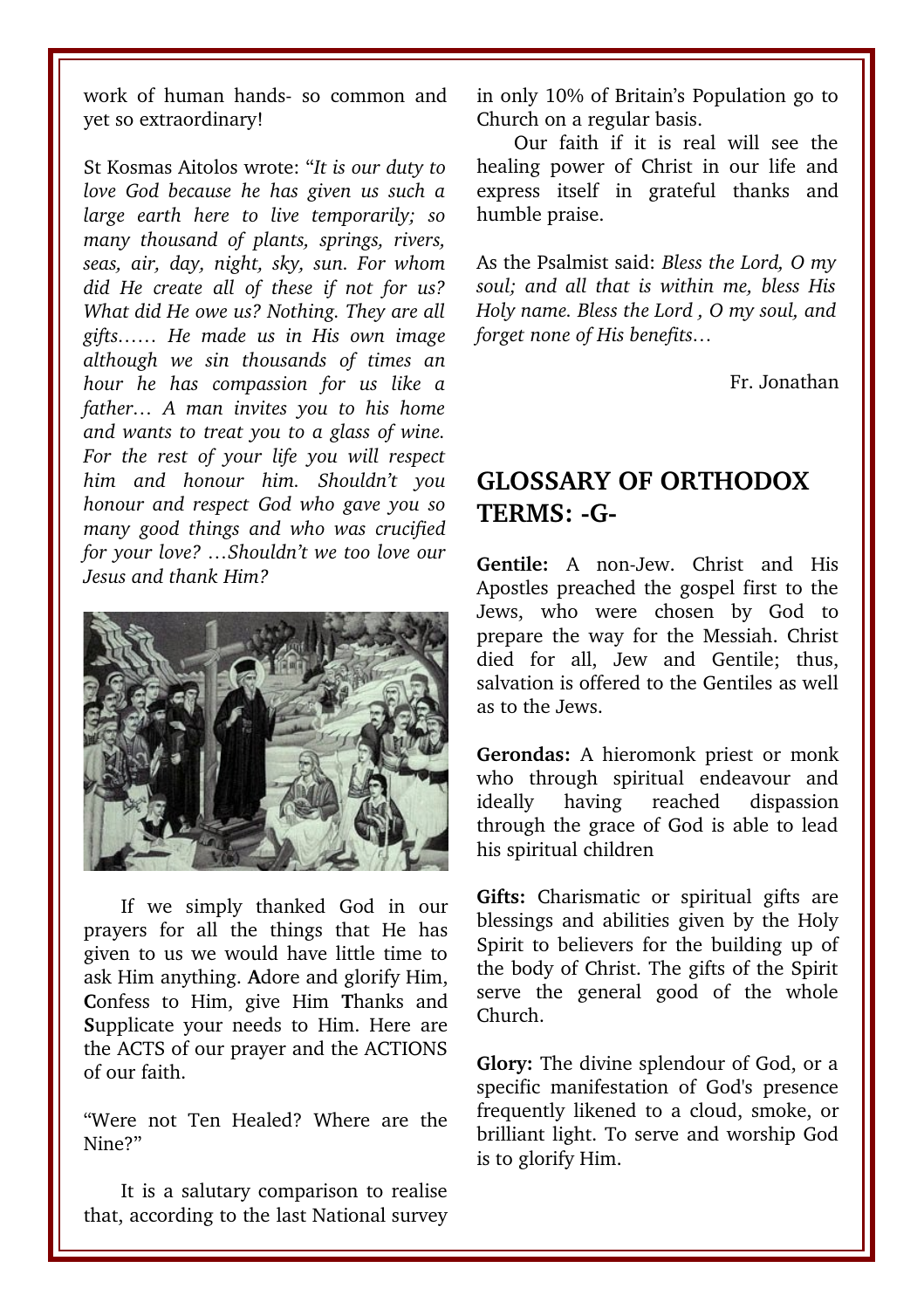**Glossolalia:** Literally, "speaking in tongues." St. Paul uses the term to describe not an emotional experience but a spiritual gift (1 Cor. 12:10), though not one of the higher gifts (1 Cor. 14:1-5). At Pentecost the gift was given to allow those present to hear the gospel in their native language (Acts 2:6); in Corinth, the gift is an ecstatic utterance (1 Cor. 14:2).

Gnosticism: A complex ancient heresy. The Gnostics taught that Christ had imparted secret knowledge "gnosis," to a select few, who in turn transmitted hidden truths to an elite. Central to Gnosticism is the denial of the goodness of matter, leading to a denial of the reality of the Incarnation of the Son of God and of His bodily Resurrection. Several schools of Gnosticism taught that salvation consisted of liberation from the physical body and of growth to a higher, non-physical, spiritual level of existence.

**Gospel:** Literally, "the good news." The term comes from the ancient title announcing the ascension of a new ruler to the throne. The Christian gospel is summarized in the statement, "Repent, for the kingdom of heaven is at hand!" (Matt. 3:2; 4:17).

Grace: The gift of God's own presence and action in His creation. Through grace, God forgives sins and transforms the believer into His image and likeness. Grace is not merely unmerited favour an attitude of God toward the believer. Grace is God's uncreated energy bestowed in the sacraments and is therefore truly experienced. A Christian is saved through grace, which is a gift of God and not a reward for good works.

--Terms abstracted from [here](http://www.antiochian.org/orthodox-church-terms-a-g) and other sources.

## **ST MARY OF EGYPT**

When Mary was only twelve years old, she left her parents and departed to Alexandria, Egypt, where she lived a depraved life for seventeen years. Then, moved by curiosity, she went with many pilgrims to Jerusalem, that she might see the Exaltation of the venerable Cross.

Even in the Holy City she gave herself over to every kind of licentiousness and drew many into the depth of perdition. Desiring to go into the church on the day of the Exaltation of the Cross, time and again she perceived a certain invisible power preventing her entrance, whereas the multitude of people about her entered unhindered. Therefore, wounded in heart by this, she decided to change her way of life and reconcile herself to God by means of repentance.

Invoking our Lady the Theotokos as her protectress, she asked her to open the way for her to worship the Cross, and vowed that she would renounce the world. And thus, returning once again to the church, she entered easily. When she had worshiped the precious Wood, she departed that same day from Jerusalem and passed over the Jordan. She went into the inner wilderness and for fortyseven years lived a most harsh manner of life, surpassing human strength; alone, she prayed to God alone.

Toward the end of her life, she met a certain hermit named Zosimas, and she related to him her life from the beginning. She requested of him to bring her the immaculate Mysteries that she might partake of them. According to her request, he did this the following year on Holy and Great Thursday. One year after this, Zosimas again went thither and found her dead, laid upon the ground, and letters written in the sand near her which said: "Abba Zosimas, bury here the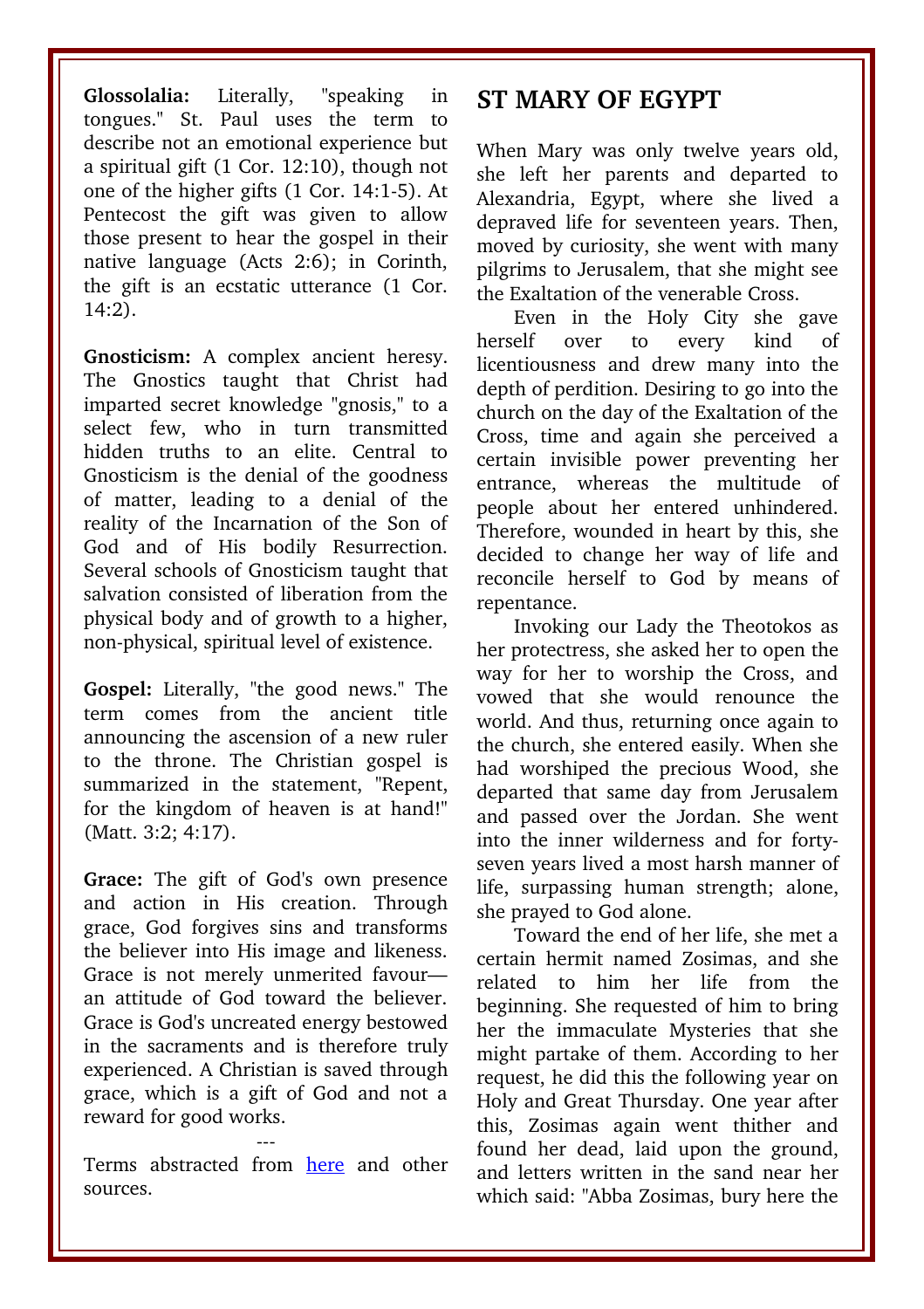body of wretched Mary. I died on the very day I partook of the immaculate Mysteries. Pray for me." Her death is reckoned by some to have taken place in 378, by some, in 437, and by others, in 522. She is commemorated also on the Fifth Sunday of Great Lent. Her life was recorded by Saint Sophronius of Jerusalem.

Article taken from [here.](http://www.goarch.org/chapel/saints_view?contentid=2)



## **IONA ORTHODOX RETREATS**

*Iona of my heart, Iona of my love, Instead of monks voices shall be the lowing of cattle; But ere the world shall come to an end, Iona shall be as it was.*  Gaelic prophecy attributed to Saint Columba of Iona

#### Dear Father,

Your blessing! I am sending this email on behalf of Reader Ignatios Bacon (Reader in the Highland Orthodox Community), Secretary of Iona Orthodox Retreats. Thank you so much for any previous publicity you have been able to give to the Iona Orthodox Centre, and most especially for your prayers. I would like to make two requests, with your permission:

1. that you give maximum publicity, as soon as possible, to the attached poster; and

2. that you pray, between now and the end of May for Iona Orthodox Retreats and in particular for Reader Ignatios and his helpers.

A spoken notice in Church is very helpful and so is an announcement in your bulletin or magazine. If you can also print and display the attached Poster, that would be most kind.

With the blessing of Metropolitan Kallistos, Iona Orthodox Retreats began in 2008, with the aim of enabling Orthodox (and sympathisers) to experience Community life on Iona in an Orthodox setting. Mattins and Vespers are offered daily in the 12th century St. Oran's Chapel, and of course the Divine Liturgy is served whenever a priest is present.

An Iona cottage has been rented for 2 or 3 weeks, and hospitality offered without a set charge to anyone wishing to stay. It has been a venture of faith as the basic expenses have been £600 to £800 each week. It did appear that the Lord was blessing the venture as the donations received in the past (often very generous ones) always just covered the costs. 5 places are available for this retreat period of 28 April to 12 May. More information is available on the website (please click [here\)](http://www.iona-orthodox-retreats.org.uk/) including some moving testimonials of pilgrims' experiences on Iona. Enquiries as soon as possible please to [ionaorthodox@gmail.com](mailto:ionaorthodox@gmail.com)

We are also looking for a priest to be on Iona for some or all of the first week, 28 April to 5 May. If you are able to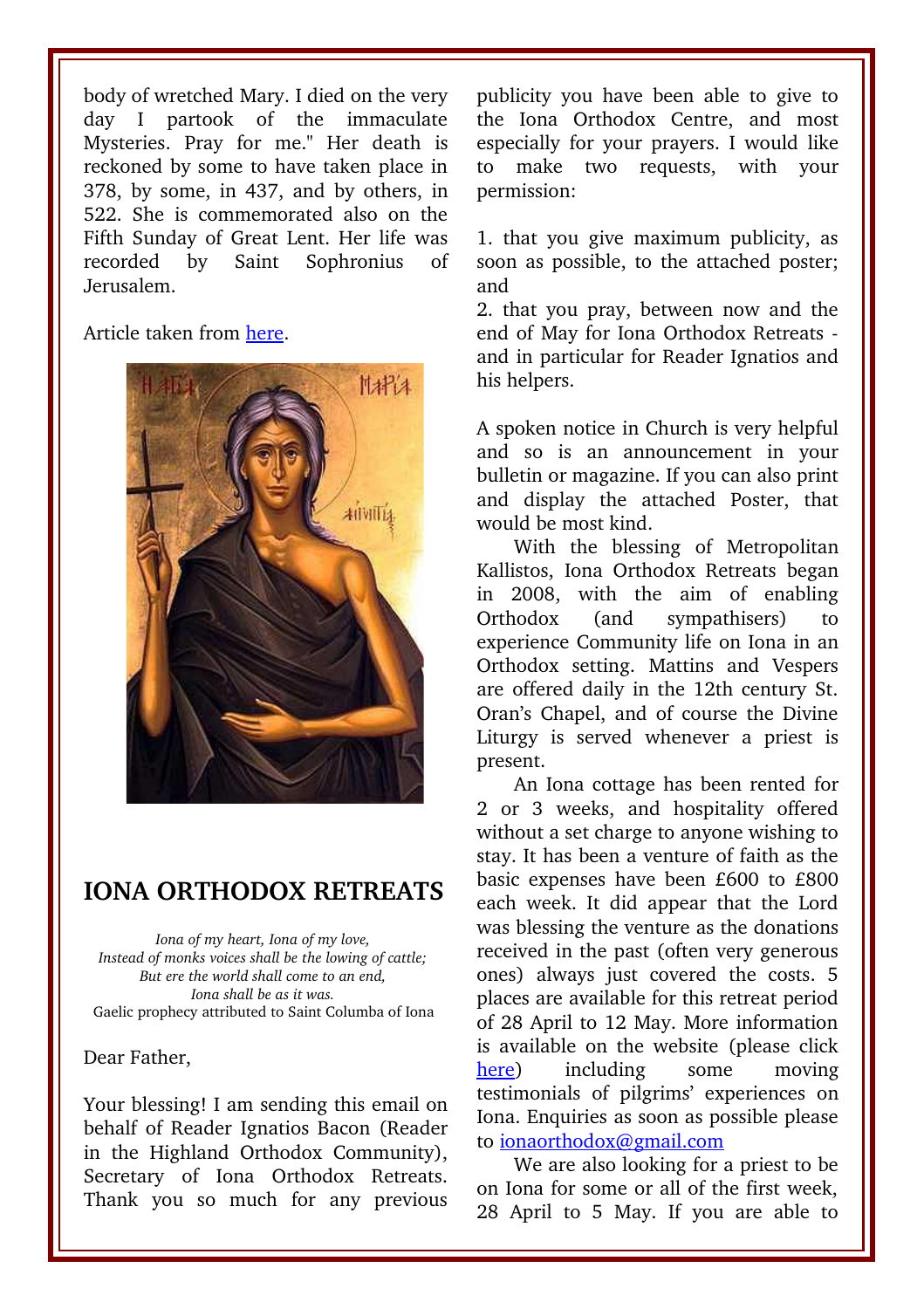assist, please contact Reader Ignatios (details below).

I ask now your prayers for Reader Ignatios and the helpers because if Iona Orthodox Retreats is to continue beyond this year with both Spring and Autumn sessions, we do need more assistance, clerical and lay, with the administration and with the running of the house, and with leading daily worship. An appeal for help on our website has produced some response so that a team to carry forward Iona Orthodox Retreats has begun to be built. If you feel that you might be able to help in any way, however small, so that in future years there will still be the opportunity to stay in an Orthodox house on Iona and experience daily Orthodox worship, all without any set charge, then do please get in touch with Reader Ignatios at [ionaorthodox@gmail.com](mailto:ionaorthodox@gmail.com) or telephone 01320 366 457. I kiss your hand, Father:

With love in Christ,

Margaret Haig on behalf of Iona Orthodox Retreats



### **PARISH NEWS**

My dear good people, Rev. Father Jonathan and the rest of the group,

We thank you for completing a liturgy by the translation of the Biography of our Holy Saint Joachim. We thank you and the Ioulianou family who have always been by our side, for assisting and providing us also of copies. We shall start sending to all the people who requested the book. AMEN! May it shed some light to all its readers and may our Saint guard them and all of us through our lives.

Thank you immensely

KALI SARAKOSTI and may we walk the path towards Holy Easter with piety and self acknowledgement.

GOD BLESS,

Father Theodosios and the rest of the team.

## **OLD STAVRONIAN CORNER**

Our warm congratulations to Sophocles and Angeliki Ioulianou on the birth of their baby boy Georgios on March 20. Mother and baby are in good health in the protection of our Saints. Glory be to God! May He grant the blessing!

## **MAJOR CELEBRATIONS THIS MONTH**

 *1 st Apr:* St. Mary of Egypt  *7 th Apr:* Lazarus Saturday  *8 th Apr:* Palm Sunday  *13th Apr:* Holy Friday  *14th Apr:* Holy Saturday  *15th Apr:* Great and Holy Pascha 20<sup>th</sup> Apr: Theotokos of the Life-Giving Font  *23rd Apr:* St. George the Great Martyr & Triumphant